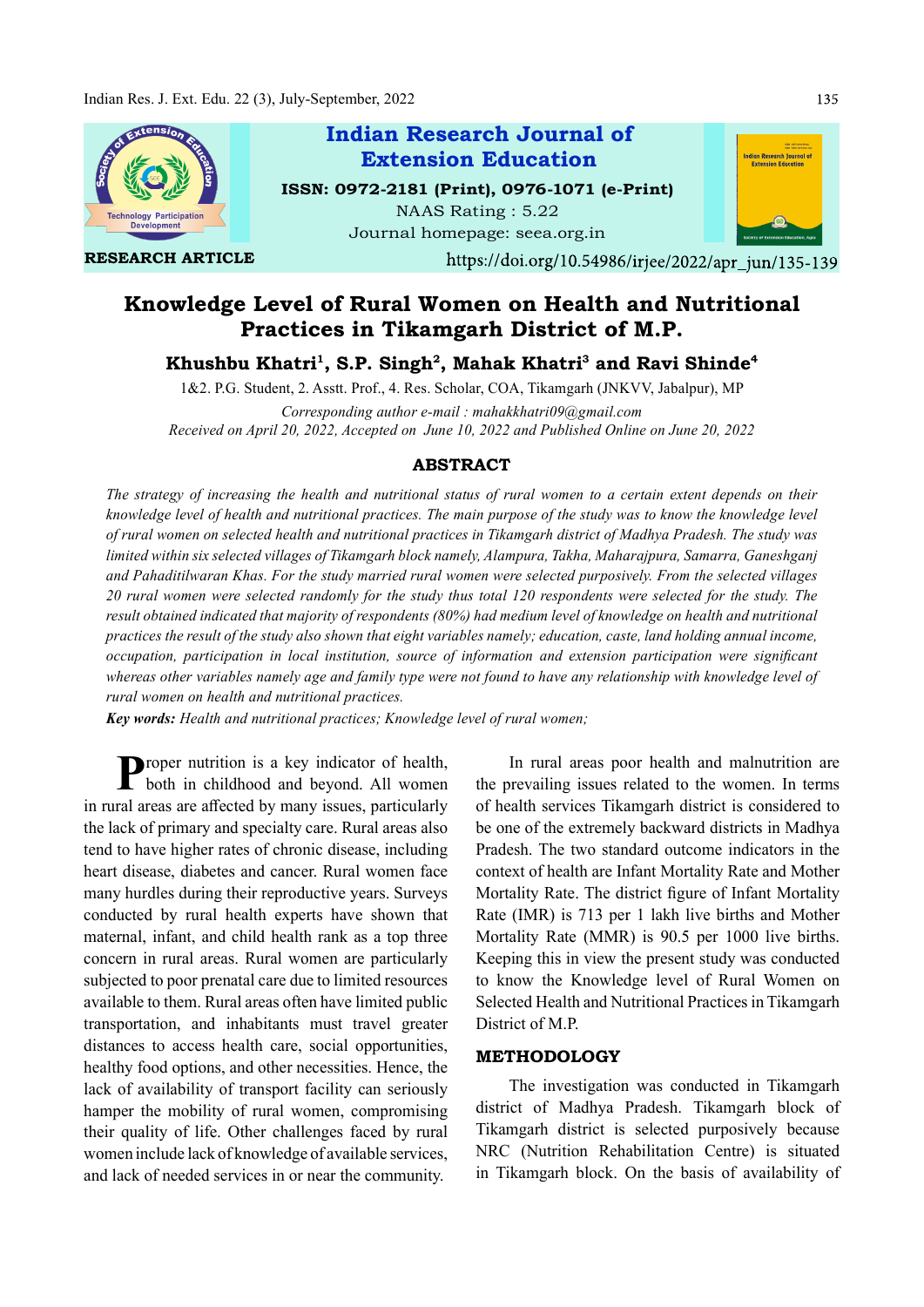Anganwadi centre, ASHA (Accredited Social Health Activist) and any other Nutritional Centre, six villages namely Alampura, Takha, Maharajpura, Samarra, Ganeshganj and Pahaditilwaran Khas were selected purposively for study. Since the main objective of the study is to measure the knowledge level of rural women on health and nutritional practices, which includes different facets like- personal hygiene, sanitation, care of surroundings, diet of individual, drinking water, child immunization, food preservation, it is felt that the respondent should have sufficient knowledge of family life so the married women were selected purposively for the study. From each selected village 20 rural women were selected making a total sample size of 120 respondents. The data was collected personally by interviewing the selected respondents with the help of well-structured and pre – tested interview schedule. The collected data were quantified, classified and tabulated on the basis of mean, standard deviation, frequency and percentage.

Knowledge test was developed to measure the knowledge level of rural women regarding health and nutrition practices. The knowledge test composed of thirty statements. The statements were prepared by consulting the health and family welfare department, members of advisory committee, journals, and staff of Nutrition rehabilitation centre (NRC), doctors of primary health centers and review of literature. The knowledge test thus developed was used to measure the knowledge of rural women about health and nutritional practices. The collection of statements was done keeping in view of health and nutrition aspects. Total thirty statements were collected. All the statements were provided with yes or no answers with the weightage of 2 and 1.

## RESULTS AND DISCUSSION

Profile characteristics of rural women : Profile characteristics of rural women play a major role in knowledge. Hence, these profiles of rural women were compiled and details are presented in abovetable. Basic statistical values of these selected profiles were briefly discussed for proper understanding.

Age: The Table 1 showed that 14.17 per cent rural women belonged to young age group very less percentage 5.83 per cent belonged to old age group and remaining 80.00 per cent belonged to middle age group.

Education: Education is the process of developing knowledge, wisdom and other desirable qualities of mind, character and general competencies, especially by a source of formal instruction. Education is considered as a factor for improving the knowledge of rural women and may affect the adoption of health and nutrition practices. Data presented in table 1 indicates that 36.67 per cent women were illiterate, 10.00 per cent women were educated up to primary level, 31.67 per cent women were educated up to middle level and 6.66 per cent women were educated up to college and above. Caste : it is clear from the table 1 that majority (72.50%) of the respondents belonged to other backward caste (OBC) whereas 17.50 per cent women belonged to ST/ SC category and remaining 10.00 per cent belonged to general category.

Family type: Table 1 present the percentage distribution of respondents according to their family type. From table 1 it is clear that 58.33 per cent respondents belonged to nuclear family and 41.67 per cent women belonged to joint family.

Land holding : It is the area of land possessed by the family of rural women. The distribution of respondents according to their family land holding from table 1 revealed that majority of the rural women's families were land less (43.33%) followed by marginal (20.00%) small (18.33%), medium (16.67%) and large (1.67%) size of land holding. Thus, it may be inferred from the data that most of the rural women's family were land less.

Annual income: In measuring this variable the total yearly earning of rural women's family was measured in rupees from all the sources. The result showed that majority of rural women (61.67%) belonged to low level income while 21.66 per cent belonged to high level income and remaining 16.67 per cent belonged to medium level income group. The detail distribution of rural women according to annual income was presented inTable 1.

Occupation: Information in table 1 indicates that majority (40.00%) of respondent were house wife, whereas 18.33 per cent were engaged in caste occupation, 23.33 per cent were engaged in agriculture activities, 11.67 per cent were labour and 6.67 per cent were doing service.

Participation in local institution: The level of participation in local institute or involvement in social organizations reflected their contribution towards knowledge and adoption of health and nutritional practices. A perusal of table 1 reveals that out of total 120 respondents, 60.00 per cent of rural women were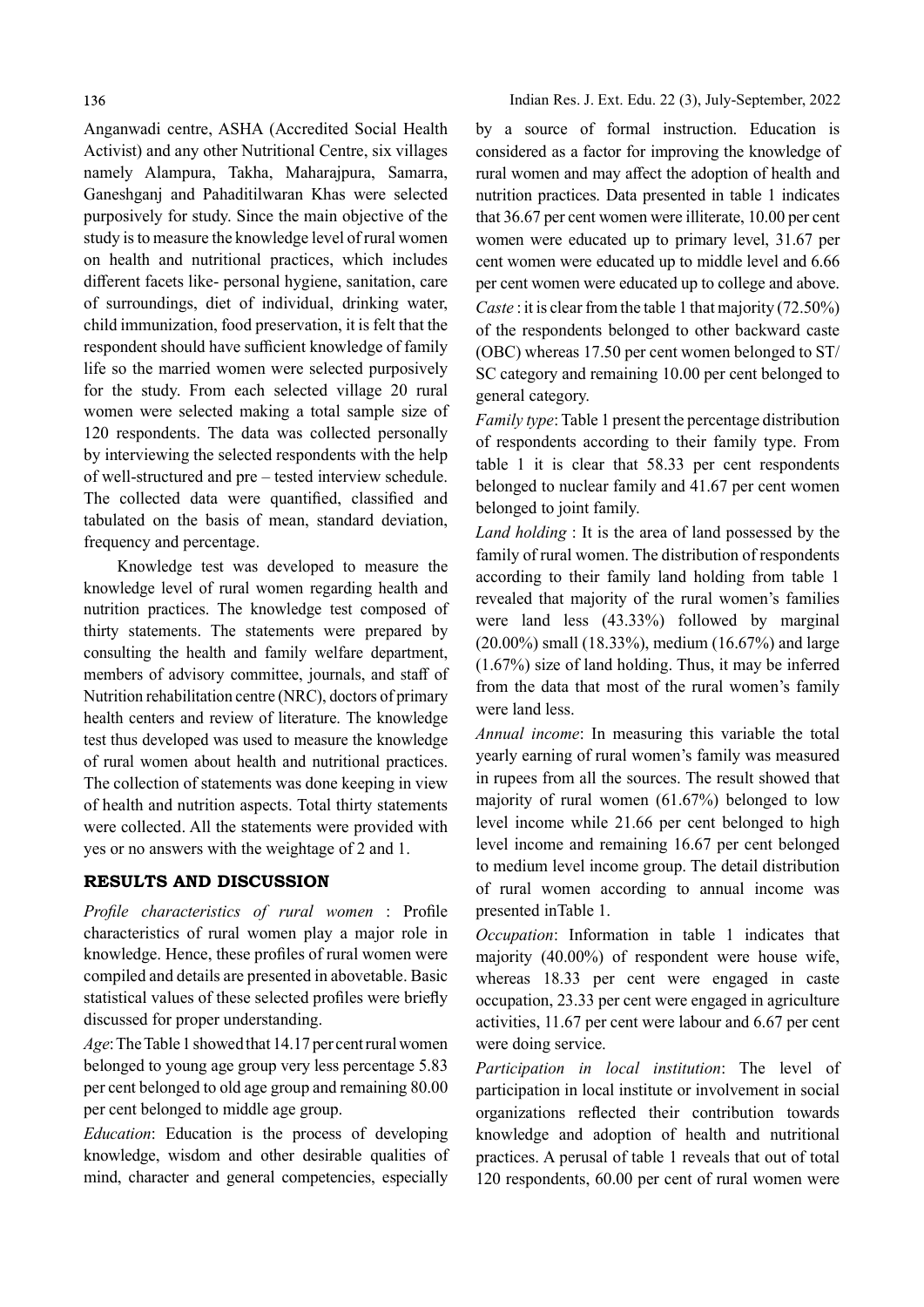Indian Res. J. Ext. Edu. 22 (3), July-September, 2022

| Table 1. Distribution of rural women according to<br>their profile characteristics (N=120) |                          |               |                  |        |  |
|--------------------------------------------------------------------------------------------|--------------------------|---------------|------------------|--------|--|
| Variables                                                                                  | No.                      | $\frac{0}{0}$ | Mean             | SD     |  |
| Age (Years)                                                                                |                          |               |                  |        |  |
| Young age                                                                                  | 17                       | 14.17         |                  |        |  |
| Middle age                                                                                 | 96                       | 80.00         | 39.083           | 13.558 |  |
| Old age                                                                                    | 7                        | 5.83          |                  |        |  |
| Education                                                                                  |                          |               |                  |        |  |
| Illiterate                                                                                 | 44                       | 36.67         |                  |        |  |
| Primary                                                                                    | 12                       | 10.00         |                  | 1.30   |  |
| Middle                                                                                     | 38                       | 31.67         | 2.45             |        |  |
| H.S. and Intermediate                                                                      | 18                       | 15.00         |                  |        |  |
| College and above                                                                          | 8                        | 6.66          |                  |        |  |
| Caste                                                                                      |                          |               |                  |        |  |
| SC/ST                                                                                      | 21                       | 17.50         |                  |        |  |
| <b>OBC</b>                                                                                 | 87                       | 72.50         | 2.16             | 0.63   |  |
| General                                                                                    | 12                       | 10.00         |                  |        |  |
| Family type                                                                                |                          |               |                  |        |  |
| Nuclear                                                                                    |                          |               |                  |        |  |
|                                                                                            | 70                       | 58.33         | 1.41             | 0.49   |  |
| Joint                                                                                      | 50                       | 41.67         |                  |        |  |
| Land holding                                                                               |                          |               |                  |        |  |
| <b>Land</b> less                                                                           | 52                       | 43.33         |                  |        |  |
| Marginal land holding                                                                      | 24                       | 20.00         |                  |        |  |
| Small land holding                                                                         | 22                       | 18.33         | 2.13             | 1.19   |  |
| medium land holding                                                                        | 20                       | 16.67         |                  |        |  |
| large land holding                                                                         | 2                        | 1.67          |                  |        |  |
| Annual income (in Rs.)                                                                     |                          |               |                  |        |  |
| Low $(<50,000)$                                                                            | 74                       | 61.67         |                  |        |  |
| Medium (50,000 to 1,<br>50,000)                                                            | 20                       | 16.67         | 83583.33 64600.2 |        |  |
| High $(>1, 50, 000)$                                                                       | 26                       | 21.66         |                  |        |  |
| Occupation                                                                                 |                          |               |                  |        |  |
| House wife                                                                                 | 48                       | 40.00         |                  |        |  |
| Caste occupation                                                                           | 22                       | 18.33         |                  | 1.28   |  |
| Agriculture                                                                                | 28                       | 23.33         | 2.26             |        |  |
| Labour                                                                                     | 14                       | 11.67         |                  |        |  |
| Service                                                                                    | 8                        | 6.67          |                  |        |  |
| Participation                                                                              |                          |               |                  |        |  |
| Low                                                                                        | 42                       | 35.00         |                  |        |  |
| Medium                                                                                     | 72                       | 60.00         | 10.025           | 1.343  |  |
| High                                                                                       | 6                        | 5.00          |                  |        |  |
| Source of information                                                                      |                          |               |                  |        |  |
| Low                                                                                        | 18                       | 15.00         |                  |        |  |
| Medium                                                                                     | 98                       | 81.67         | 26.73            | 2.96   |  |
| High                                                                                       | $\overline{\mathcal{L}}$ | 3.33          |                  |        |  |
| <b>Extension participation</b>                                                             |                          |               |                  |        |  |
| Low                                                                                        | 24                       | 20.00         |                  |        |  |
| Medium                                                                                     | 86                       | 71.67         | 10.65            | 2.45   |  |
| High                                                                                       | 10                       | 8.33          |                  |        |  |

found to have medium level of participation in local institution followed by low (35.00%) and high (5.00%) level of participation in local institution. Hence, on the basis of data it can be concluded that, most of the rural women were found to have medium level of participation in local institute.

Source of information: Communication behaviour refers to different sources of information consulted by rural women with respect to general health and nutritional practices. The result presented in table 1 indicates that majority (81.67%) of rural women had medium use of source of information followed by low (15.00%) and high (3.33%) use of source of information.

Extension participation: Extension participation referred to the extent of participation of rural Women in different extension activities like meetings, field days, film shows, exhibitions, demonstrations, kisan mela etc. information in Table 1 indicates that 71.67 per cent women had medium level of participation whereas 20.00 per cent women had low level of extension participation and remaining 8.33 per cent women had high level of extension participation.

Knowledge level of rural women on selected health and nutritional practices : The data in Table 2 shows the knowledge level of rural women on health and nutritional practices. The data reveals that higher

| Table 2. Distribution of rural women according to<br>their knowledge level |                |               |       |      |  |  |
|----------------------------------------------------------------------------|----------------|---------------|-------|------|--|--|
| Categories                                                                 | No.            | $\frac{0}{0}$ | Mean  | SD   |  |  |
| Low                                                                        | 22             | 18.33         |       | 6.11 |  |  |
| Medium                                                                     | 96             | 80.00         | 50.36 |      |  |  |
| High                                                                       | $\mathfrak{D}$ | 1.67          |       |      |  |  |
| Total                                                                      | 120            | 100.00        |       |      |  |  |

percent (80%) of rural women had medium knowledge level followed by 18.33 per cent had low knowledge level and only 1.67 per cent had high knowledge level on health and nutritional practices.

Therefore, it may be concluded that majority of respondents (80%) had medium level of knowledge on health and nutritional practices, the finding of the present study is in line with the finding of *Vani K.P.*, 2007 and Kumari et al., 2010.

Knowledge level of rural women on individual health and nutritional practice : The data in Table 3 shows the Knowledge level of rural women on individual health and nutritional practices. Regarding health practices for children, majority of the rural women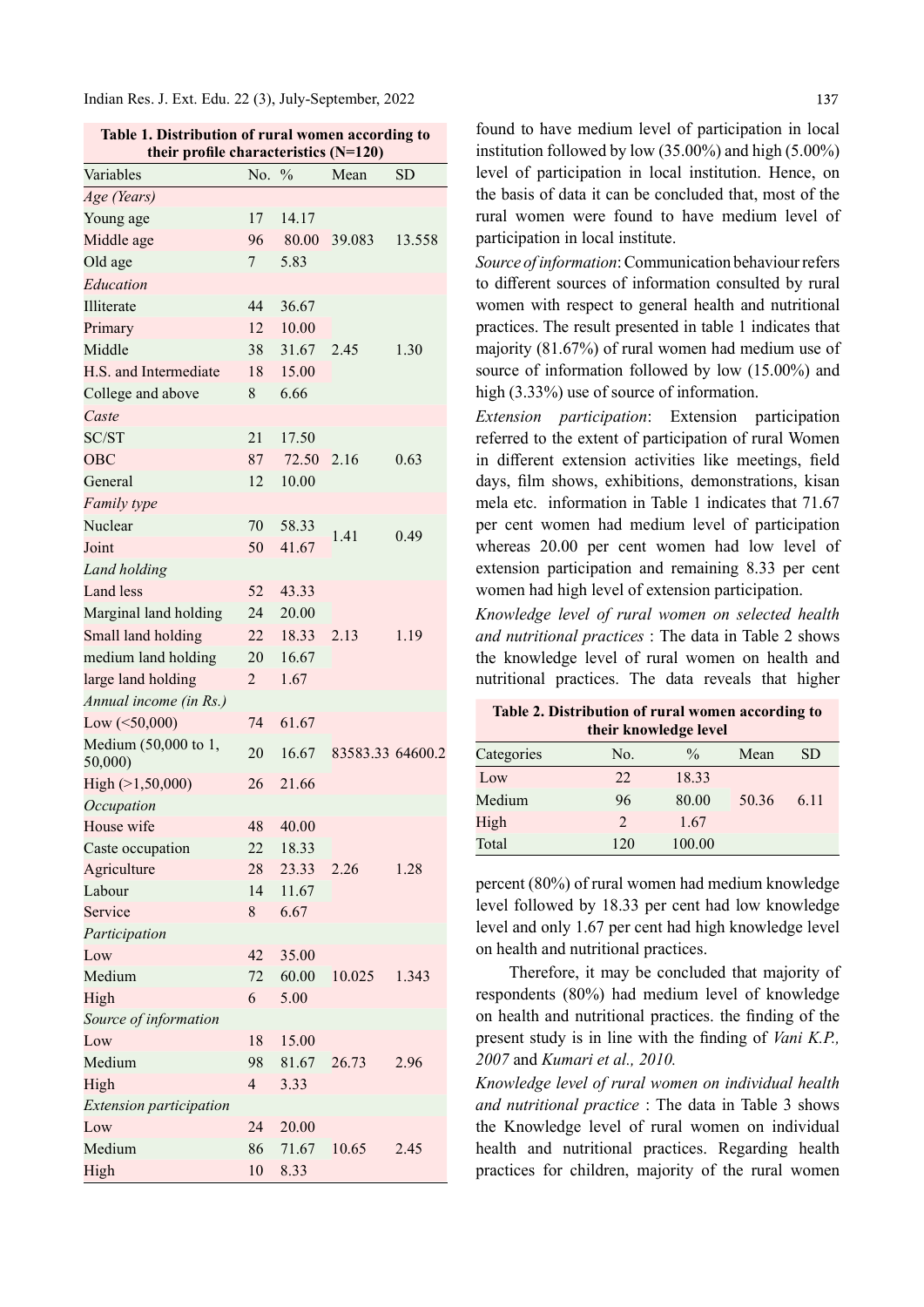| Table 3. Knowledge level of rural women on individual health and nutritional practices $(N=120)$ |     |               |         |               |  |
|--------------------------------------------------------------------------------------------------|-----|---------------|---------|---------------|--|
| <b>Statements</b>                                                                                |     | Known         |         | Unknown       |  |
|                                                                                                  | No. | $\frac{0}{0}$ | No.     | $\frac{0}{0}$ |  |
| Health practices for children                                                                    |     |               |         |               |  |
| Immunization is must for children.                                                               | 108 | 90.00         | 12      | 10.00         |  |
| Daily bathing is good for the health of the child.                                               | 112 | 93.3          | $\,8\,$ | 6.6           |  |
| Child's body makes vitamin D when their skin exposed to the sun.                                 | 98  | 81.6          | 22      | 18.3          |  |
| It is good to wash hands before carrying and feeding the child.                                  | 92  | 76.6          | 28      | 23.3          |  |
| Monthly checkup is must for the health of the child.                                             | 58  | 48.3          | 62      | 51.7          |  |
| Health practices for adult                                                                       |     |               |         |               |  |
| House hold bleach should be used for cleaning the house.                                         | 102 | 85.00         | 18      | 15.00         |  |
| It's good to cut nails once in a week.                                                           | 94  | 78.3          | 26      | 21.7          |  |
| Boiled and clean water helps to protect from water borne diseases.                               | 100 | 83.3          | 20      | 16.7          |  |
| Food should be covered properly to protect it from contamination.                                | 108 | 90.00         | 12      | 10.00         |  |
| Fruits and vegetables should be washed properly before cutting.                                  | 102 | 85.00         | 18      | 15.00         |  |
| Washing hands before cooking and eating the food is good for health.                             | 88  | 73.3          | 32      | 26.7          |  |
| There should be proper management of drainage because insects breed in standing water.           | 84  | 70.00         | 36      | 30.00         |  |
| One should drink at least 2 liters of water in a day for good health.                            | 80  | 66.6          | 40      | 33.4          |  |
| Dustbins should be covered properly.                                                             | 76  | 63.3          | 44      | 36.7          |  |
| Open defecation is harmful for both the environment and health.                                  | 58  | 48.3          | 62      | 51.7          |  |
| Nutritional practices for child                                                                  |     |               |         |               |  |
| Colostrum should be given to new born baby.                                                      | 96  | 80.00         | 24      | 20.00         |  |
| It is nutritious to add khichdi, rice, pulses and chapatti in food, for 7 years old child.       | 60  | 50.00         | 60      | 50.00         |  |
| Daily consumption of pulse, rice and vegetables is good for the health of growing child.         | 96  | 80.00         | 24      | 20.00         |  |
| It is good to add fruit juice and supe in food of 3-year-old child.                              | 62  | 51.6          | 58      | 48.4          |  |
| Rice water and dal water are good source of calcium, vitamin, protein and iron.                  | 52  | 43.3          | 68      | 56.7          |  |
| Nutritional practices for adults                                                                 |     |               |         |               |  |
| Sprouted grain is more nutritious for health.                                                    | 96  | 80.00         | 24      | 20.00         |  |
| Green vegetables are good source of iron.                                                        | 110 | 91.6          | 10      | 8.4           |  |
| Daily consumption of milk and curd strengthen the bones.                                         | 108 | 90.00         | 12      | 10.00         |  |
| Iodized salt is good for health.                                                                 | 88  | 73.3          | 32      | 26.7          |  |
| Daily consumption of jaggery in food cures iron deficiency.                                      | 76  | 63.3          | 44      | 36.7          |  |
| Fruits are good source of vitamins and minerals.                                                 | 68  | 56.6          | 52      | 43.4          |  |
| Pulses are good source of protein and helps in strengthening the muscles.                        | 84  | 70.00         | 36      | 30.00         |  |
| Chapattis made by mixing the wheat flour with Sorghum and soybean, are more nutritious.          | 54  | 45.00         | 66      | 55.00         |  |
| Consumption of egg, fish and meat is nutritious for health.                                      | 62  | 51.6          | 58      | 48.4          |  |
| Without strained rice is more nutritious for health.                                             | 38  | 31.6          | 82      | 68.4          |  |

Table 3. Knowledge level of rural women on individual health and nutritional practices (N=120)

(93%) believe that daily bathing is good for their health. for nutritional practices; majority (80%) knows that Colostrums should be given to new born baby and Daily consumption of pulse, rice and vegetables is good for the health of growing child.

Regarding health practices for adults, majority of the rural women (90%) believe that Food should be covered properly to protect it from contamination. for nutritional practices; majority (91%) knows that green vegetables are good source of iron.

Influence of profile characteristics on knowledge level of rural women on health and nutritional practices : Table 4 reveals that correlation of profile characteristics with knowledge level on health and nutritional practices revealed that education, caste, land holding annual income, occupation, participation in local institution, source of information and extension participation were significant at  $0.05\%$  and  $0.01\%$  level